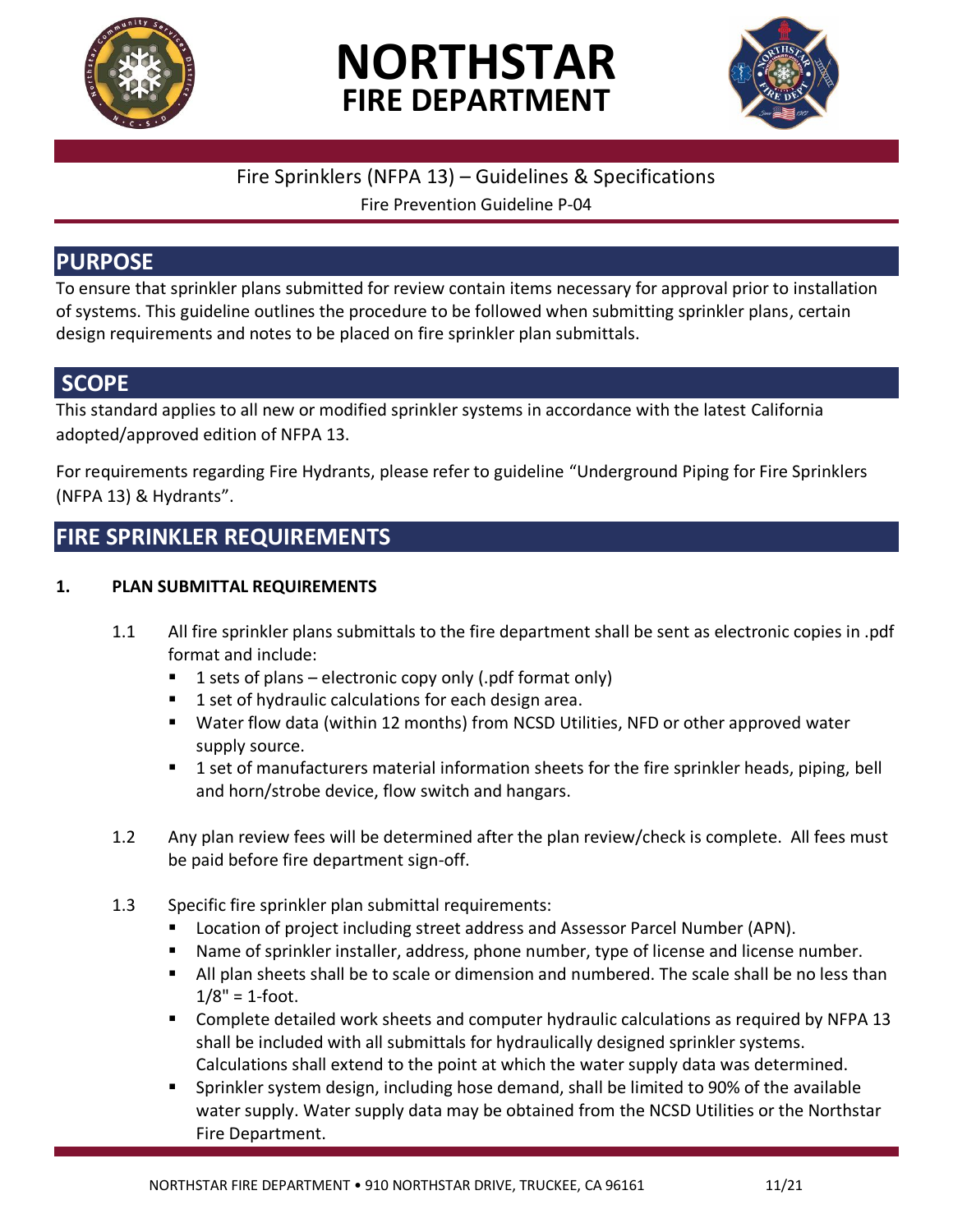- If installed piping is six (6) inches or larger, structural load calculations will be required for the structural elements/systems supporting the load.
- **•** Provide separate drawings for the piping plan and reflective ceiling plan.
- Provide a fire sprinkler legend including sprinkler symbol, manufacturer, Sprinkler Identification Number (SIN), model, style, K-factor, degree, finish, escutcheon and quantity.
- **Provide the occupancy type of each room, ceiling heights and ceiling slopes with direction,** slope pitch and ceiling height at the beginning of the slope as applicable.
- Provide soffit and ceiling pocket details including widths, depths and heights.
- Provide Seismic Bracing Calculations on the drawings per NFPA 13 using Cp and I/r ratio of 200. Separate Seismic Bracing Calculations shall be provided for lateral and longitudinal braces and each pipe size. Show details of the seismic bracing and branch line restraints on the drawings.
- Hydraulic Plate information shall be included on the drawings.
- Mark on the drawings the most hydraulically demanding remote area.
- Indicate zone of influence for lateral and longitudinal seismic bracing.
- Pipe Schedule Design is not allowed.
- A site plan drawn to scale with the following items shown on the plan:
	- o All property lines, the outline of all buildings on the parcel, roads adjacent to the parcel, the driveway, a north arrow and the scale the plan is drawn to note.
	- $\circ$  The point of connection to public or private water system and size of any public water main.
	- $\circ$  Any alternate water supply components such as a well, pump or storage tank.
	- o The point of entry of the water service to the dwelling.
	- o The size and type of all pipe and fittings, with the length of each segment of the underground supply line.
	- $\circ$  The location, size and arrangement of all devices on the water supply line, such as a meter, valves and backflow prevention devices.
	- o Show the location of the bell or horn/strobe.
	- $\circ$  Elevation reference points corresponding to matching locations in the hydraulic calculations.
- A floor plan / fire sprinkler plan drawn to scale with the following items shown on the plan:
	- o Label all rooms and indicate the use of any room where sprinkler protection is not being provided.
	- o The location of the fire sprinkler riser.
	- $\circ$  All sprinkler locations and spacing dimensioned on the floor plan, including the garage.
	- o Size and type of all pipe and fittings, with length of each segment.
	- $\circ$  The location and type of all pipe hangers and other means of support.
	- $\circ$  The location of all heat producing devices with their heat zones noted on the plan.
	- o The location of all ceiling electrical fixtures. Indicate the size and depth of all fixtures not flush with the ceiling.
	- o Note any exposed beams, lighting fixtures or other ceiling obstructions to the sprinkler heads.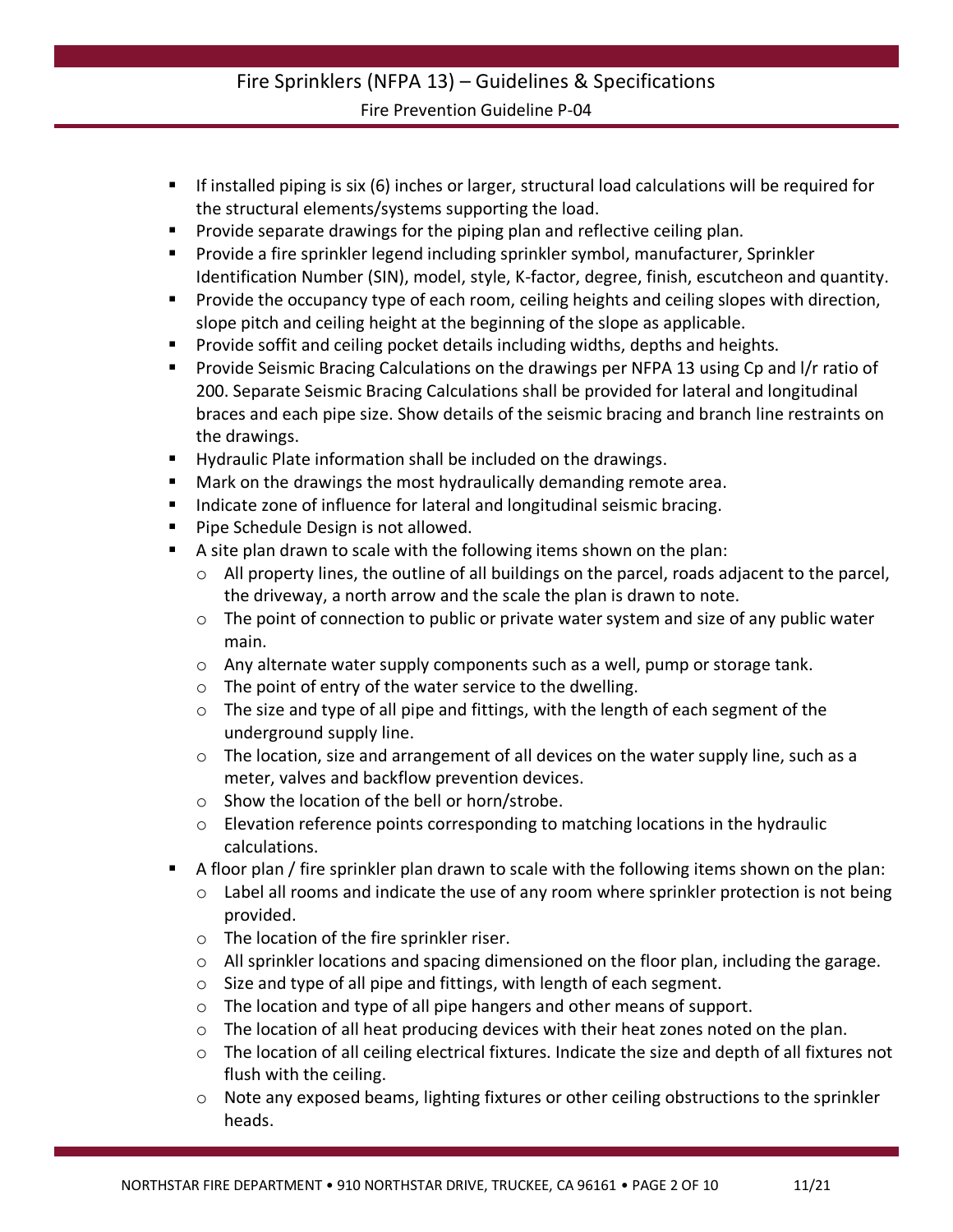- o The location, size, depth and spacing of exposed beams.
- $\circ$  Provide ceiling elevations, or cross sections, to indicate any sloped, beamed or special shaped ceilings.
- o Specify the method of freeze protection for the piping system.
- o Elevation reference points corresponding to matching locations in the hydraulic calculations.

#### **2. DESIGN REQUIREMENTS**

- 2.1 All fire sprinkler plan submittals shall be designed to meet the requirements of NFPA 13, CRC, CFC, Northstar Community Services District (NCSD) Ordinances 36-19 and any additional requirements as outlined within this document.
- 2.2 Per NCSD 36-19, fire sprinkler systems are required throughout for:
	- All new buildings regardless of occupancy type or square footage.
	- When there is a change in use in all, or a portion, of an existing structure which would cause occupancy classification to change.
	- Additions to be made to an existing structure so as to increase the Total Fire Area of the original structure to greater than twenty percent (20%).
	- Remodels, alterations and/or repairs to an existing building involving demolition, removal or repair of more than 50% of the gross square footage of the building, the building, the building shall meet the requirements for a newly constructed building. For the purpose of this section, a 50% threshold shall be applied if the project involves any of the following:
		- o The removal, demolition or repair of more than 50% of the exterior weight bearing walls; or
		- $\circ$  The removal, demolition or repair of more than 50% of the interior floor square footage.
	- Exceptions:
		- $\circ$  Low life safety hazard structures, such as stand-alone public restrooms and ski lift operator structures that are less than 500 square feet shall be evaluated by the Fire Chief on a case-by-case basis.
		- $\circ$  Whenever there are practical difficulties involved, the Fire Chief shall have the authority to grant modifications in individual cases provided the modifications do not lessen the health, life and fire safety requirements as permitted in Section 104.8 of the California Fire Code.
- 2.3 The fire sprinkler systems shall be designed by either a California licensed Fire Protection Engineer, Mechanical Engineer, Registered Professional Engineer or a California licensed Fire Protection Contractor (C-16). A C-16 contractor may not install a design by another C-16 contractor.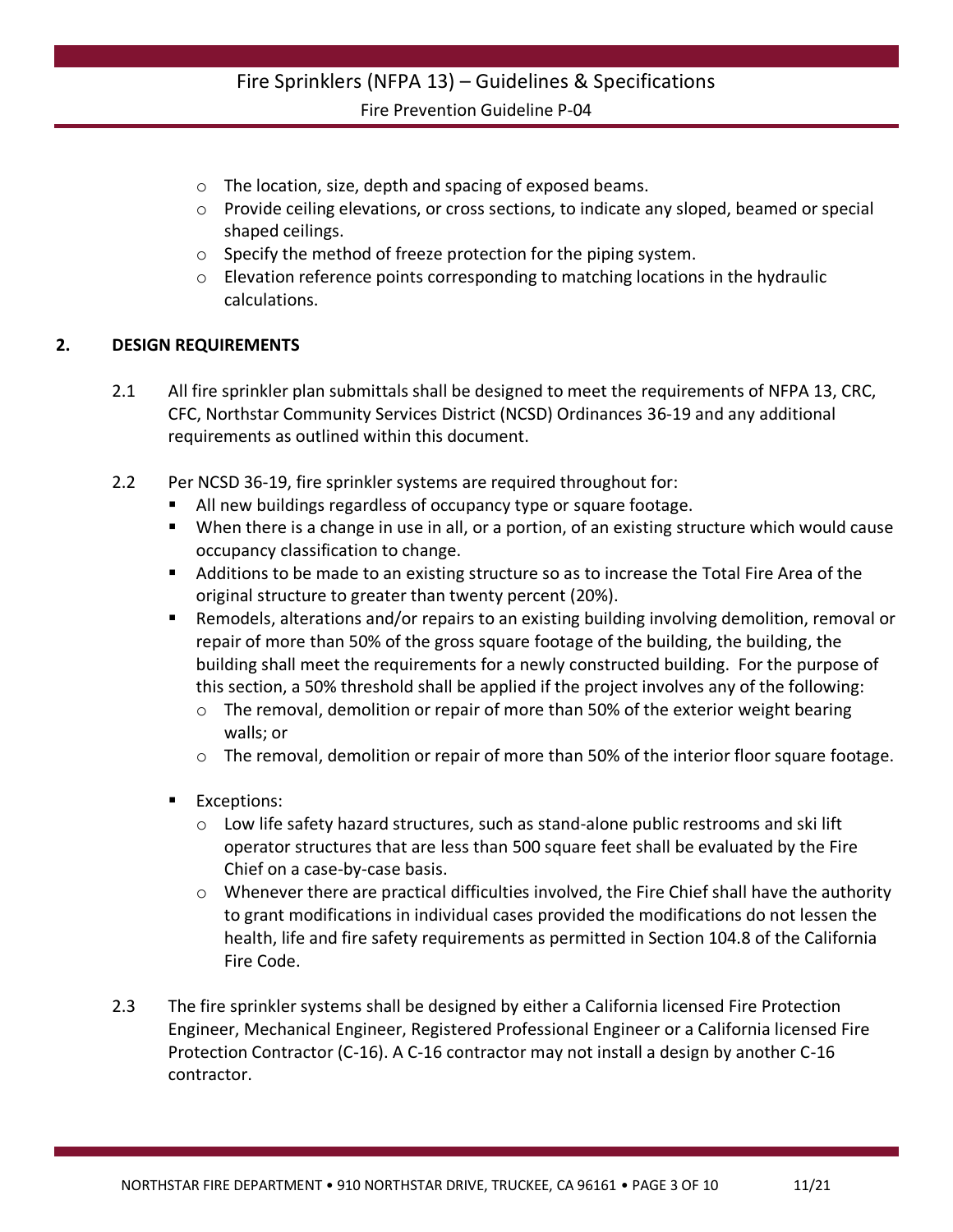- 2.4 For commercial and industrial "Shell Buildings", with the potential for high-pile storage and/or wherein no specific end use is identified at the time of plan check, the sprinkler system shall provide a minimum density of .495 GPM/square foot (Class 4 Storage Type) for a 2,000 square foot design area and 286°F sprinkler heads shall be used in these buildings. Roof coverage over mezzanine areas shall also be built to this standard. Any deviation from this requirement will require the NFD approval.
- 2.5 It is incumbent upon the sprinkler system designer to advise the building owner that the above density and design area are minimums for shell buildings; and that increases in sprinkler protection may be required based on future occupancy hazard classification, storage commodity classification, and storage configuration according to NFPA 13 and the California Fire Code (most recently adopted CA editions).
- 2.6 When a shell building is built without a hard lid or T-bar ceiling, the upright fire sprinklers shall be designed to the unfinished ceiling height and the density and design area for the required floor area.
- 2.7 Fire sprinkler design shall be limited to 90% of the available water supply.
- 2.8 Non-combustible construction shall be as defined by the California Building Code (most recent adopt CA edition). Wood frame construction shall be considered combustible construction regardless of materials used for surface covering.
- 2.9 Sprinklers with a temperature rating of not less than an intermediate temperature rating are required in all main electrical panel and meter rooms. No combustible materials shall be stored in these rooms.
- 2.10 Light fixtures, soffits and other potential obstructions shall not interfere with the spray patterns of sprinkler heads. The sprinkler contractor shall ensure that the type and location of potential obstructions are considered in the design and installation of the system. The sprinkler contractor is responsible for coordinating and resolving conflicts in coverage patterns.
- 2.11 Fire sprinklers shall not be installed directly below automatic smoke and heat vents.
- 2.12 Inspector Test Valve access panels and doors to fire sprinkler riser rooms shall have signs with appropriate descriptions.
- 2.13 All electrical rooms, upright sprinklers at the roof or in the attic space, nonconditioned rooms or exterior sprinkler heads shall be intermediate temperature heads.
- 2.14 If the attic space is less than thirty-six (36) inches in height and of combustible construction, all upright fire sprinkler heads shall be in accordance with NFPA 13.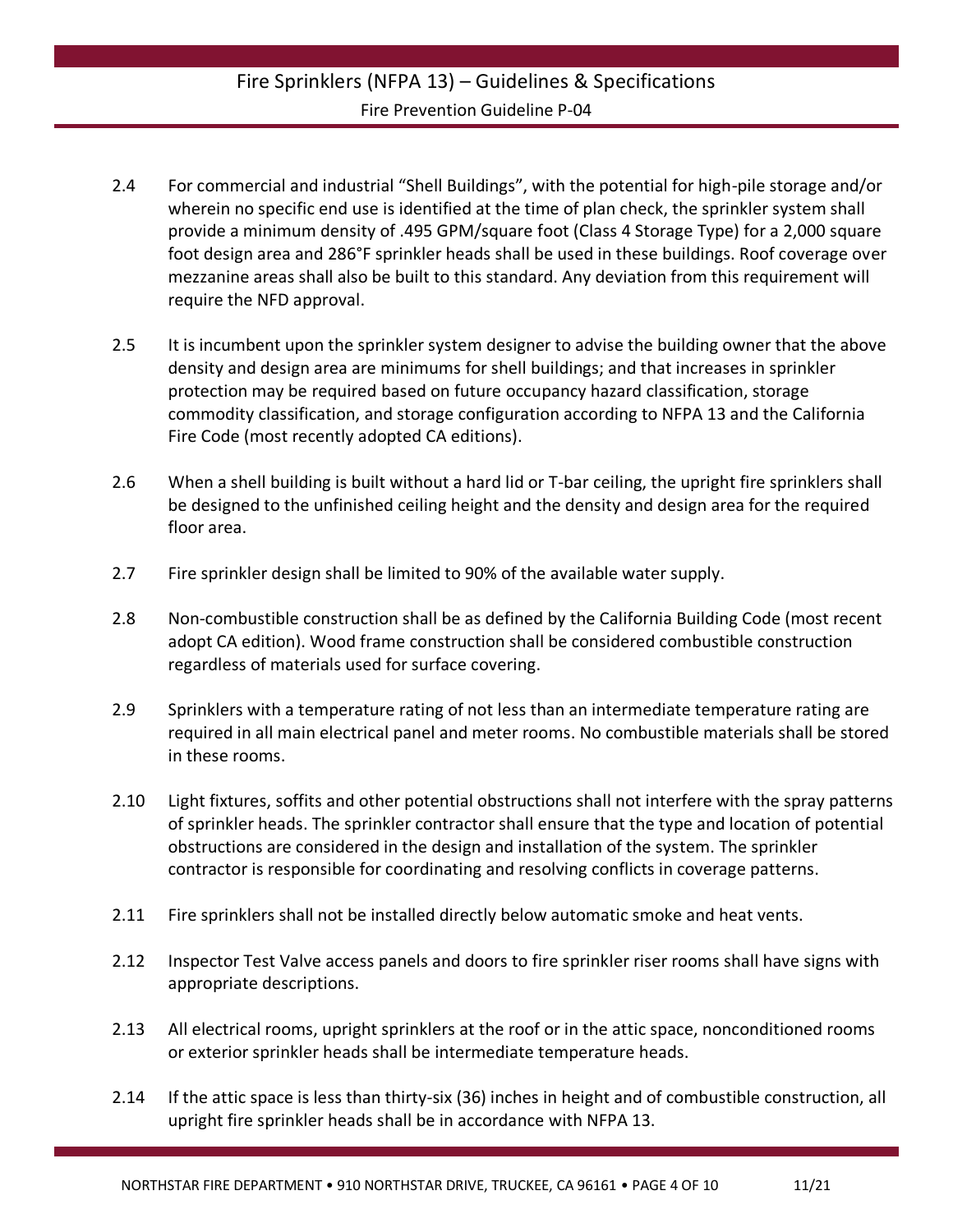#### **CONTROLS**

- 2.15 All control valves shall be UL listed indicating valves.
- 2.16 All valves controlling the water supply for automatic sprinkler systems, pumps, tanks, water levels and temperatures, critical air pressures, and water-flow switches on all sprinkler systems shall be electrically supervised by a listed fire alarm control unit and monitored at a UL listed central station service.
- 2.17 An approved audible sprinkler flow alarm (horn/strobe with weather-proof back box) shall be provided on the exterior of the building in an approved location. A second horn/strobe shall be installed in the interior of the building in a normally occupied location. Power shall be provided from a listed fire alarm control unit.
- 2.18 A dedicated electrical circuit with a circuit breaker lock shall be required for the listed fire alarm control unit.

#### **RISERS**

- 2.19 When more than one (1) fire sprinkler riser is served by a single private fire service main lateral, a separate system riser with a UL listed indicating control valve, riser check valve, water flow indicator and main drain is required for each fire sprinkler riser.
- 2.20 In buildings exceeding 2 stories in height, each floor shall have a sectional riser with a UL listed indicating control valve, riser check valve, water flow indicator and main drain.
- 2.21 In order to provide access to the riser for future maintenance and repair, all fire sprinkler system riser locations shall provide a minimum eighteen (18) inch clearance to each side and to the front of the riser. If a riser is to be concealed by means of a wall or closet, access to the riser shall be provided by means of a door with minimum dimensions of two (2) feet and six (6) inches by six (6) feet and eight (8) inches.

#### **SPRINKLERS, PIPING & HANGARS**

- 2.22 The discharge area for the main drain and inspector's test valve shall be protected and prevent damage during periodic testing.
- 2.23 The maximum distance between hangars shall not exceed that specified in NFPA 13 or manufacturers listings -whichever is more restrictive.
- 2.24 Trapeze hangers shall be designed and installed according to NFPA 13.
- 2.25 Where a beam or joist thickness will not accommodate a fastener of a required length, a through bolt with the required diameter of the bolt and washer will be acceptable. All-thread rod is not acceptable for the required bolt.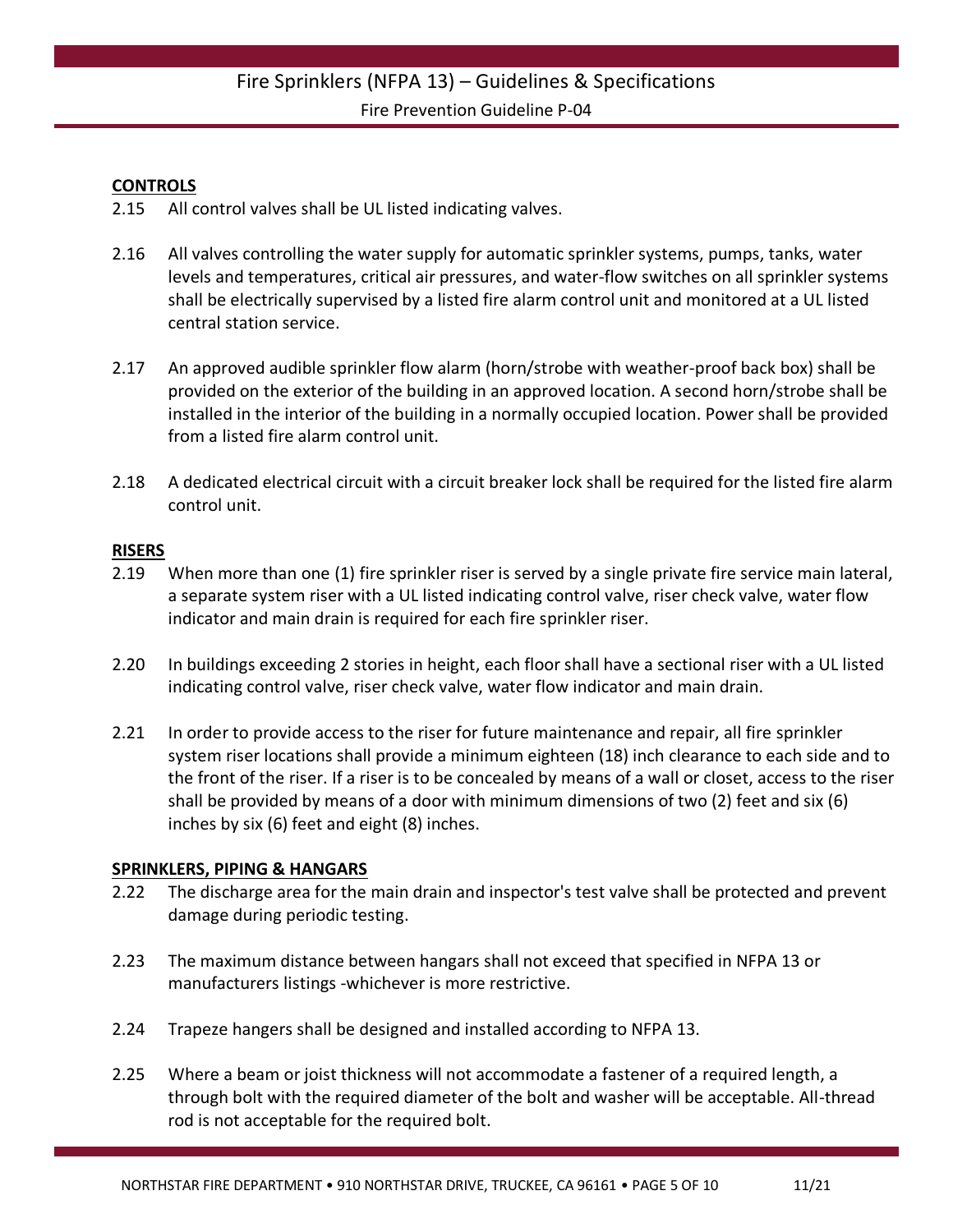- 2.26 Lag bolts and screws are not acceptable for fastening seismic bracing.
- 2.27 Seismic sway bracing shall use Schedule 40 pipe as a minimum.
- 2.28 Sprinklers used in horizontal combustible concealed spaces (with Slope not exceeding 2:12) with combustible wood truss, wood joist construction, or bar joist construction having a combustible upper surface and where the depth of the space is less than 36" from deck to deck, from deck to ceiling, or with double wood joist construction with a maximum of 36" between the top of the bottom joist and the bottom of the upper joist shall be listed for such use.

#### **FIRE DEPARTMENT CONNECTIONS (FDC)**

- 2.29 FDC shall be installed at apparatus access roads in locations approved by NFD prior to plan submittal. (Typically, installed on the address side of buildings.) The FDC shall extend between thirty (30) inches and thirty-six (36) inches above finished grade.
- 2.30 FDC shall be visible (facing the apparatus access road), accessible and located within fifty (50) feet of a public fire hydrant. Exceptions may be made by NFD.
- 2.31 The inlets of the FDC shall be a minimum of 2 feet and not greater than 15 feet from the back of curb or back of walkways adjacent to a public street or approved fire access lane. When a backflow device is used, the FDC shall be located on the system side of the back-flow device facing and within 15 feet of the public street or fire access lane.
- 2.32 A FDC shall be located free of interference from nearby objects including buildings, fences, posts and landscaping. Consideration shall be given to the effects of maturing vegetation that may interfere with operations at a later date.
- 2.33 Vehicle protection shall be provided and approved for FDC's subject to vehicular damage by the installation of approved bollards or a minimum of a six-inch curb.
- 2.34 The FDC may only serve buildings on the same parcel. The final number of buildings shall be approved by the AHJ.
- 2.35 FDC shall be equipped with Knox locking protective plugs. Contact NFD for a Knox Authorization Order Form.
- 2.36 The curb adjacent to the FDC shall be painted red for a total of fifteen (15) feet (7 1/2 feet on each side of the FDC).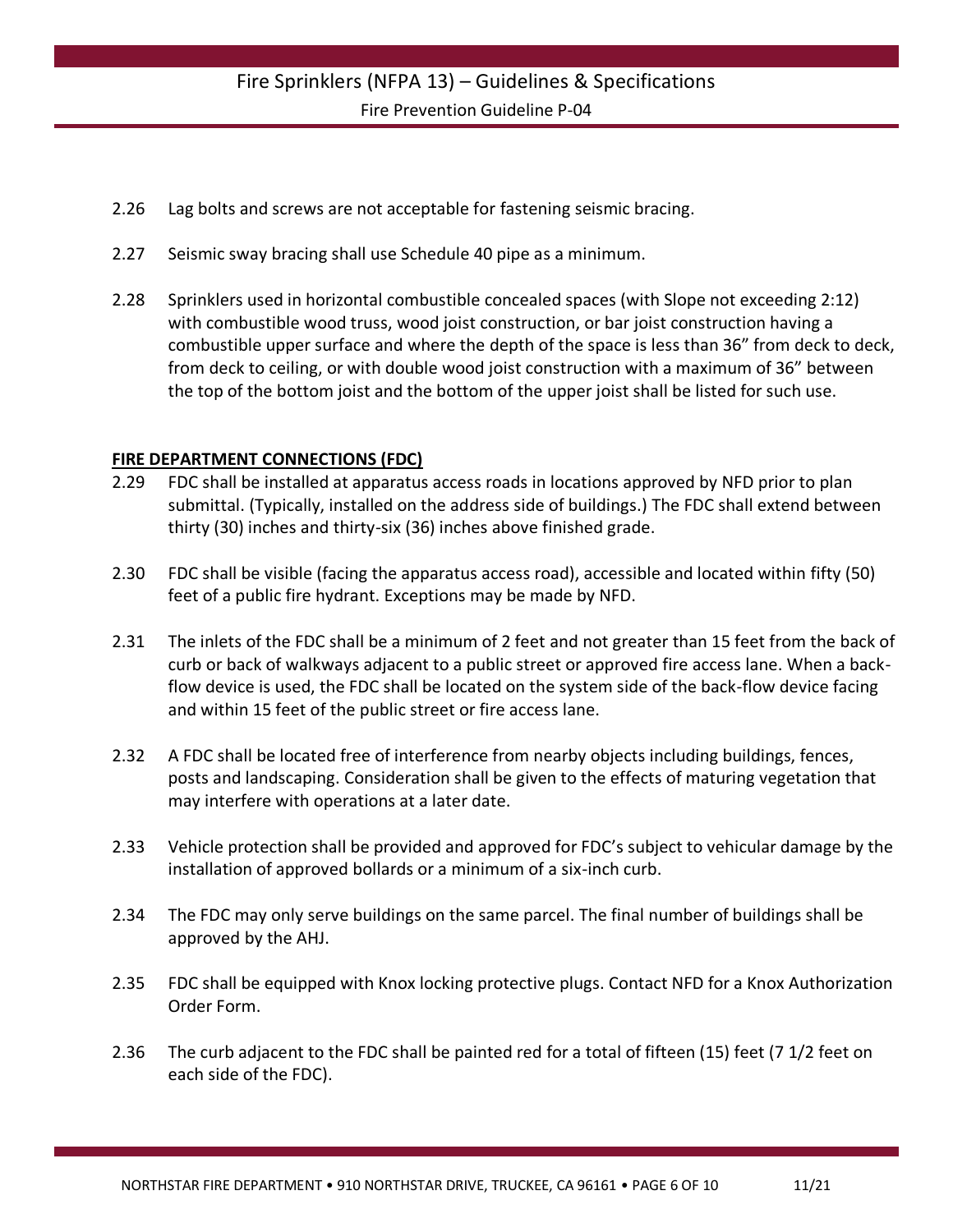- 2.37 All buildings must have a 5" storz connection in addition to the standard FDC requirements of NFPA 13.
- 2.38 In a building complex where two (2) or more buildings are served, the identification of which building is served by separate FDC; NFD will require signs of substantial construction to be posted at each FDC identifying the respective buildings served. The minimum letter size shall be one (1) inch on a contrasting background.
- 2.39 FDC shall be painted red (Rust-Oleum Safety Red # 2163 or equivalent).
- 2.40 All piping below grade supplying FDCs shall be ductile iron. Piping above grade may be galvanized steel pipe.

#### **FIRE PUMPS**

- 2.41 Fire pumps shall be installed in accordance with NFPA 20, Standard for the Installation of Stationary Fire Pumps for Fire Protection.
- 2.42 A fire pump shall serve only one building unless approved for multiple buildings by the AHJ.
- 2.43 A fire pump shall have a by-pass line installed.
- 2.44 If a test loop is provided, listed control valves with normally closed tamper switches or other approved tamper switches shall be installed. In addition to the test loop, a method of flowing water every three years in accordance with the latest edition of NFPA 25, Standard for the Inspection, Testing and Maintenance of Water-Based Fire Protection Systems shall be provided.
- 2.45 Fire pumps shall be maintained in accordance with the applicable provisions of NFPA 25.
- 2.46 A licensed C-16 contractor shall perform all weekly testing of fire pumps. Exception: A qualified representative of the owner, approved by the Fire Department.
- 2.47 Annual flow testing shall be performed by a California State licensed C-16 contractor, California State licensed Fire Protection Engineer, authorized fire pump manufacturer representative or a qualified representative of an approved insurance company providing fire loss coverage on the protected premises.
- 2.48 Written maintenance records shall be maintained by the building owner in accordance with the provisions found within NFPA 25. The reports shall be provided to the AHJ upon request.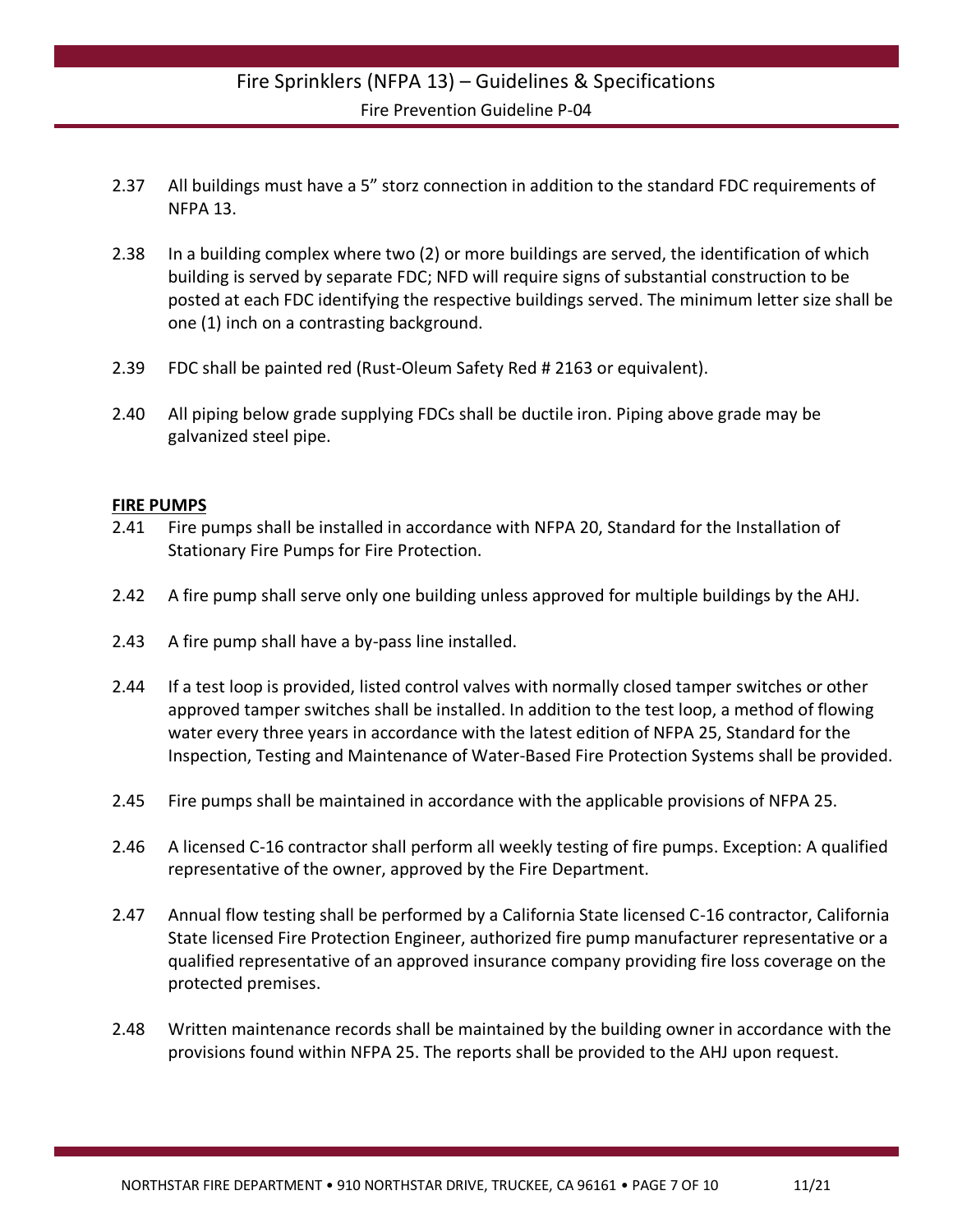#### **3. HYDRAULIC CALCULATION REQUIREMENTS**

- 3.1 Calculations are required for in accordance with NFPA 13. NFD may require additional flowing heads if certain benchmarks are not met.
- 3.2 All fire sprinkler plans shall be engineered to the results of a flow test data provided by NCSD Utilities or NFD. 10% shall be deducted from the static and residual pressures for design purposes.

#### **4. INSPECTIONS & TESTING REQUIREMENTS**

- 4.1 The system must pass all the fire protection systems inspections prior to a certificate of occupancy.
- 4.2 The Inspection, Testing and Maintenance of Water-Based Fire Protection Systems shall comply with California Code of Regulations (CCR) Title 19, Division 1, Chapter 5, and NFPA 25 (most recently CA adopted edition).
- 4.3 ALL AREAS MUST BE VISIBLE. Contractor shall schedule inspections before insulating, dry walling or installation of ceilings occurs. Inspection shall review compliance with approved plans, spacing, hangers, seismic bracing, etc. All areas must remain visible for any corrections from this inspection. A REINSPECTION OF CORRECTIONS WILL BE REQUIRED.
- 4.4 The following is required prior to fire sprinkler final:
	- Approved drawings and hydraulic calculations available on site.
	- Water service to sprinkler riser shall be installed and live.
	- All HVAC registers shall be installed.
	- All electrical shall be installed for lights, ceiling fans and smoke detectors.
- 4.5 A complete approved set of fire sprinkler system and private fire service main plans stamped approved by NFD shall be kept on the job site at all times.
- 4.6 Approval as a result of an inspection shall not be construed to be an approval of a violation of the provisions of this code or of other ordinances of the jurisdiction. Inspections presuming to give authority to violate or cancel the provisions of this guideline or of other ordinances of the jurisdiction shall not be valid.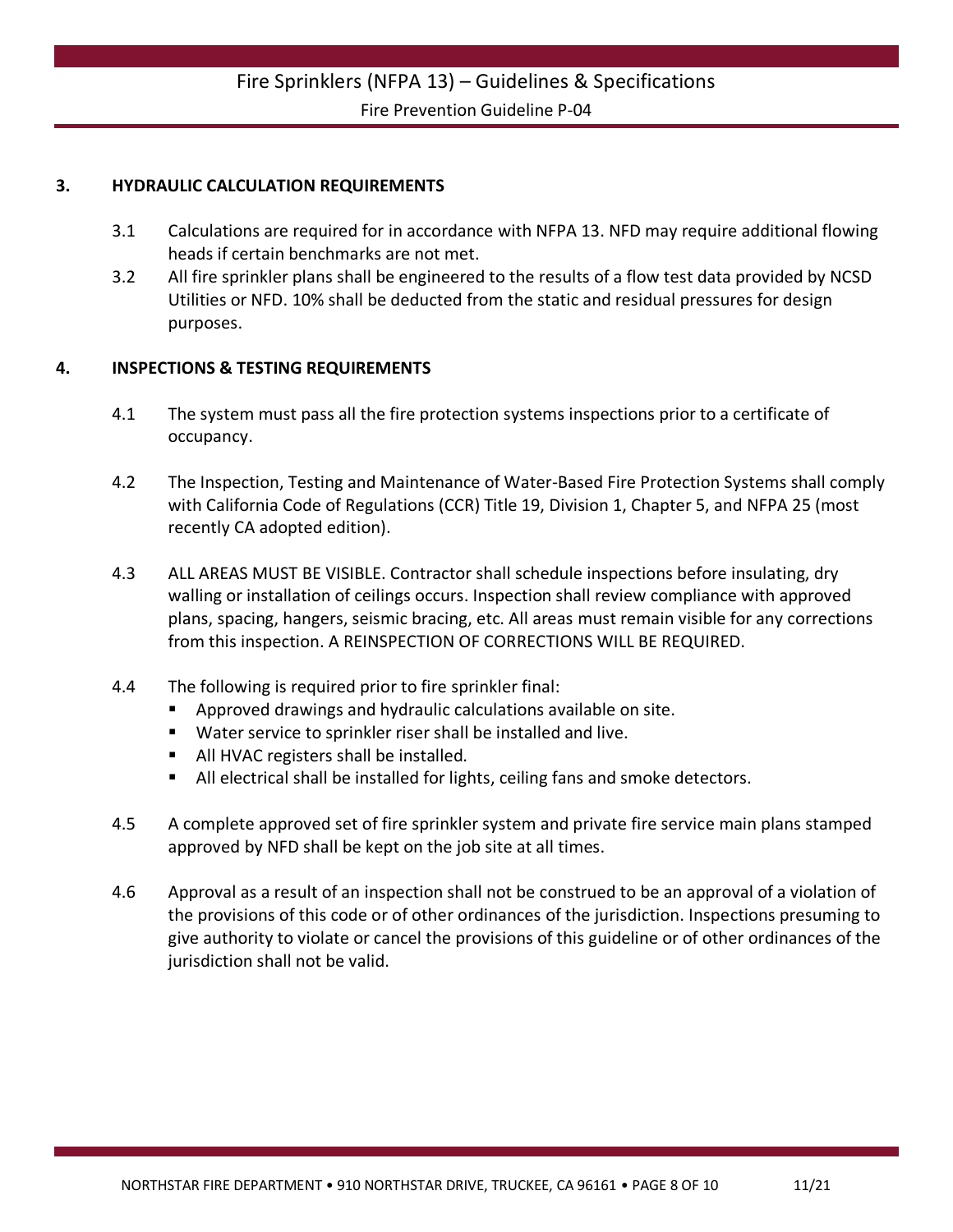- 4.7 The following documents are required completed by the contractor and a copy shall be submitted through Compliance Engine at the time of acceptance testing and final inspection:
	- Underground Fire Service Mains (NFPA 24) o Contractors Material and Test Certificate for Underground Piping
	- Fire Sprinkler Systems (NFPA 13)
		- o Contractors Material and Test Certificate for Aboveground Piping
	- Standpipe and Hose Systems (NFPA 14)
		- o Contractors Material and Test Certificate for Aboveground Piping
	- Fire Pump Systems (NFPA 20)
		- o Contractors Material and Test Certificate for Fire Pump Systems
	- Fire Pump Systems (NFPA 20)
		- o Contractors Material and Test Certificate for Fire Pump Systems
	- Fire Alarm Systems (NFPA 72)
		- o Record of Completion